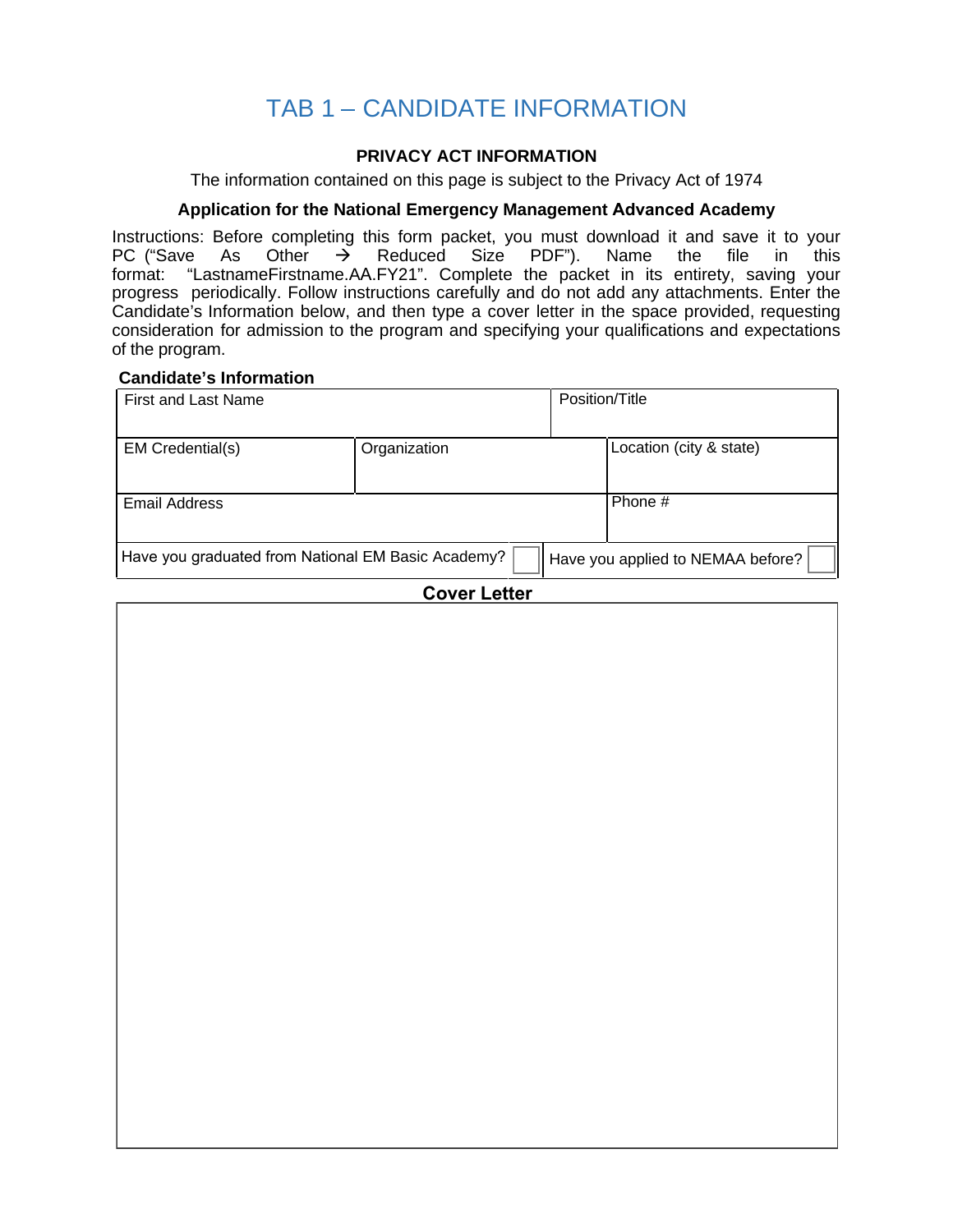# TAB 2 – EMPP RESUME

### Name

*Use only the space provided to provide your most important and relevant experience, associations, education, training, and anything else you believe should be considered. Do not add attachments.*

#### Emergency Management Experience

(Employed or Directly Connected (ex. volunteer) with Emergency Management (EM) Examples: Federal, State, Tribal, Local, Consortium EM Agencies, Public Health, Higher Education, School Systems, NGO, or Private Sector Business Continuity/EM)

- •
- •
- •
- 
- •
- •
- •
- •
- •
- •
- •

# Boards, Commission, Associations

(Some examples of service and community commitment include volunteering for associations, nonprofits, community organizations, boards, committees, and charitable organizations or community events, including Boy/Girl Scouts, Civil Air Patrol, Homeowner's Associations, etc.)

- •
- •
- •

# **Education**

(Degree Awarded, Field of Study, Name of Institution, Years Attended)

- •
- •
- •

# Training & Certifications

(Title of Course, Code-if applicable, Training Location, Date Attended/Completed)

- •
- •
- •
- •
- 

## **Other**

- •
- •
- •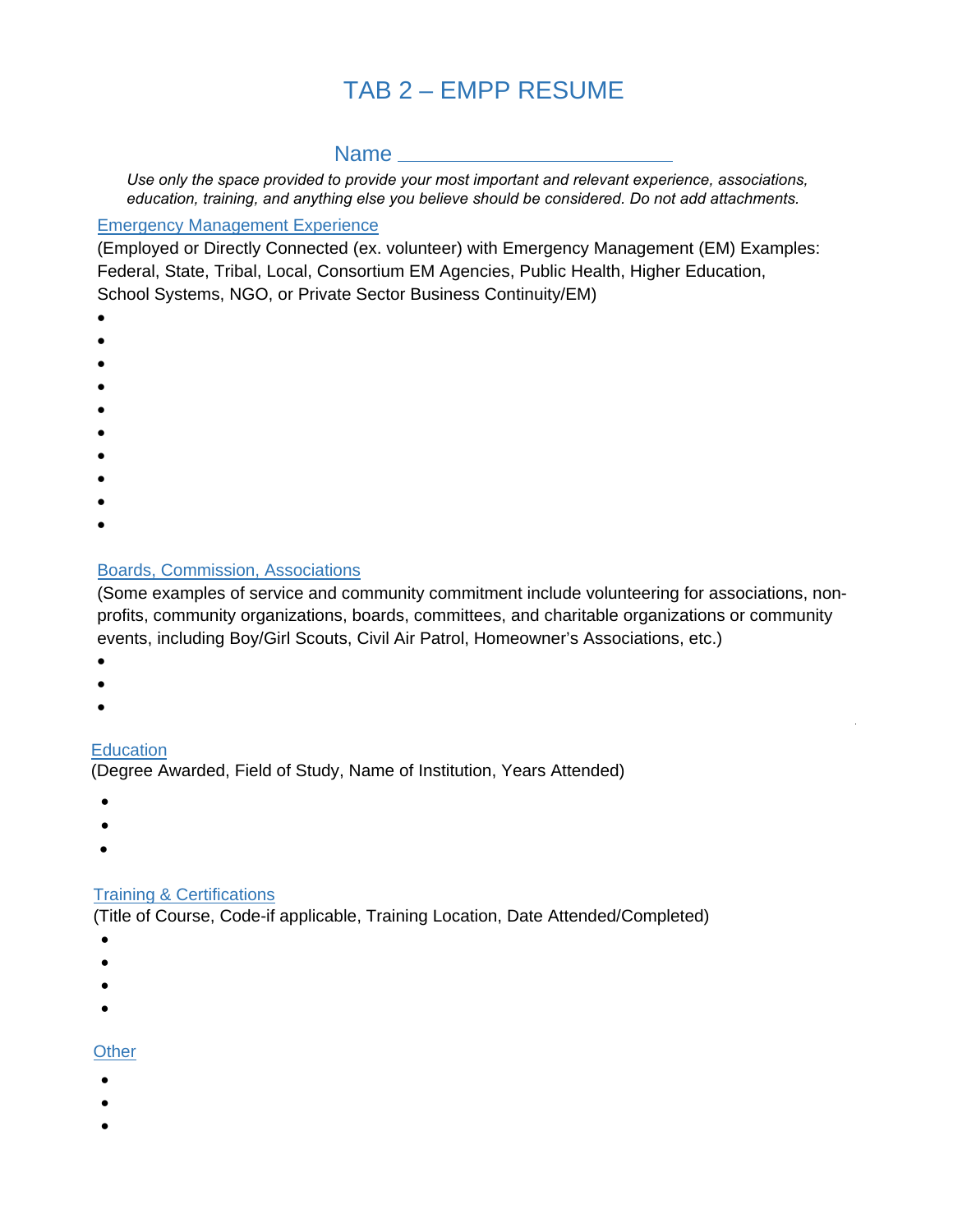# TAB 3 – COMMITMENT STATEMENT

## **Federal Emergency Management Agency Emergency Management Institute National Emergency Management Advanced Academy Commitment Statement**

The National Emergency Management Advanced Academy (NEMAA) consists of four 5-day resident courses held over a period of one (1) fiscal year. All four (4) courses (E/L0451, E/L0452, E/L0453 and E/L0454) must be attended in sequence. The series also includes pre-course reading assignments and the completion of a NEMAA paper submitted prior to arrival for the 3rd class (0453).

By signing the last tab of this package, I commit to participate fully in the program's in-class four (4) courses over one (1) fiscal year. I commit to completing all precourse reading assignments and to submitting the NEMAA paper prior to attending 0453.

The class schedule, which includes the following courses, is at the following website: https://training.fema.gov/empp/advanced.aspx

E/L0451 Advanced I – Application of Advanced Individual Concepts in EM E/L0452 Advanced II – Assessment of Teams in Professional Emergency Management E/L0453 Advanced III – Contemporary Issues in the Emergency Management Organization E/L0454 Advanced IV – Advanced Concepts and Policy in EM Profession

I,

(Name)

## understand and agree to the requirements of completing all activities of the **National Emergency Management Advanced Academy.**

*\*You and your supervisor will endorse this Commitment Statement at Tab 5. Please* do not add a signature field to this tab. To sign Tab 5, click once in the signature field, *then either select your ID, or create a new one by clicking "Configure a new Digital ID" then "Create a New Digital ID".*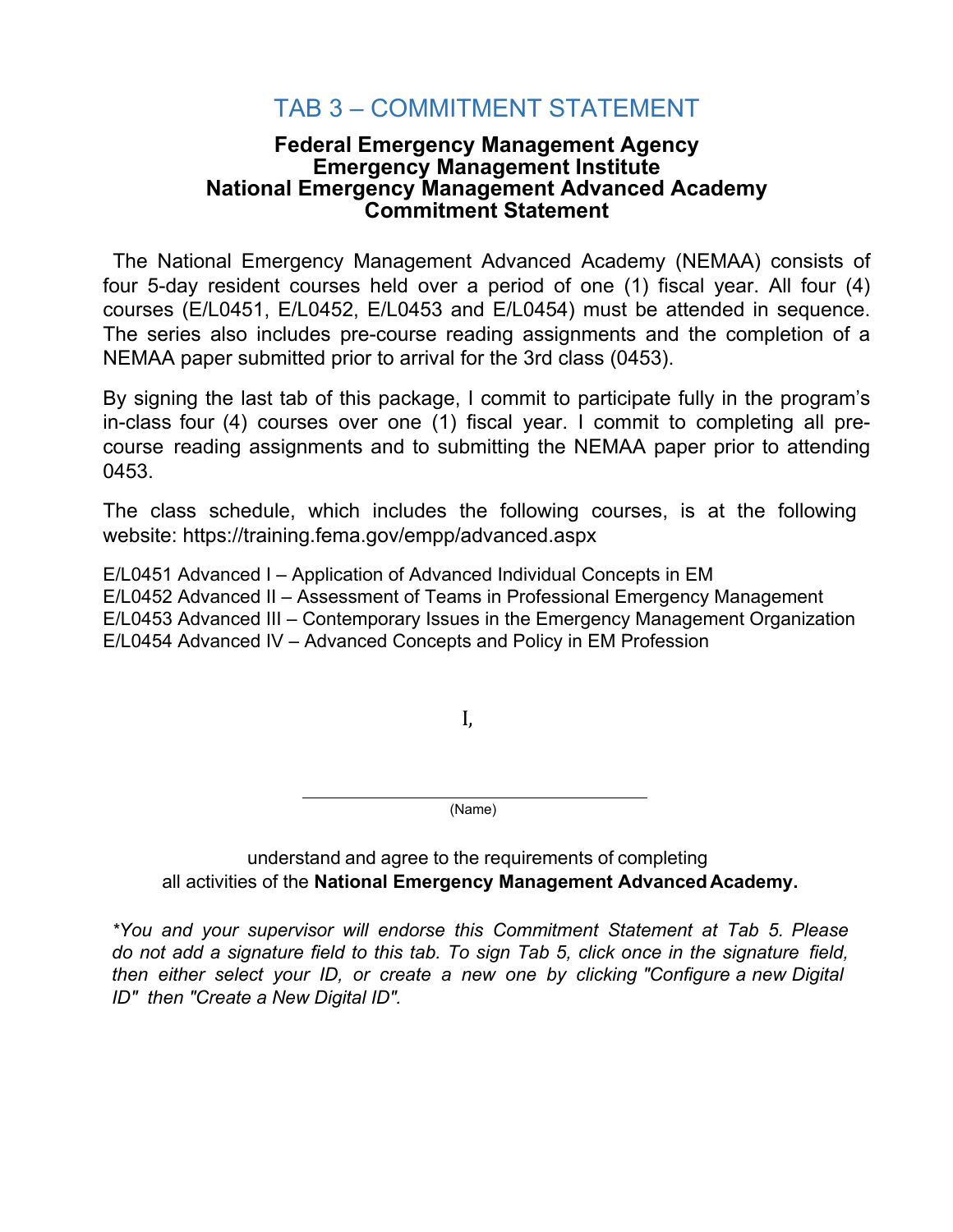# TAB 4 – QUESTIONAIRE

## Federal Emergency Management Agency Emergency Management Professional Program

Name (Last, First):

*Your answers will be reviewed by the selection committee to determine the most qualified candidates. \*\*\*Use only the space provided for each question. Do not add attachments.\*\*\**

#### 1. What led you to apply to this Academy?

(Max 2000 characters; about 350 words) Current word count: 1

#### 2. What do you know about our program and how does it align with your goals?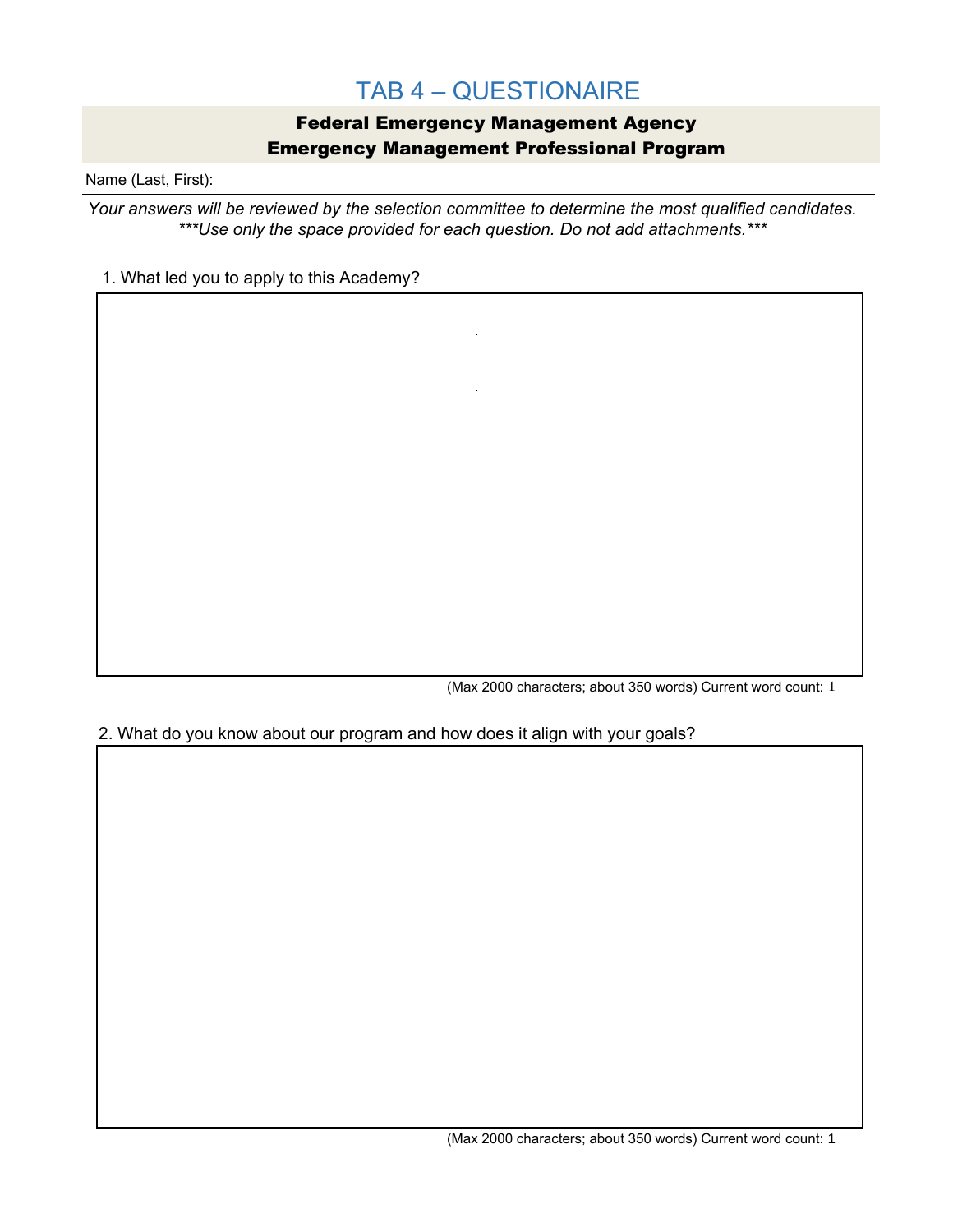(Max 1700 characters; about 300 words) Current word count: 1

## 4. How will your professional and leadership experience help you contribute to the Academy?

(Max 1700 characters; about 300 words) Current word count: 1

## 5. Describe your most challenging issue and how it affects reaching your organization's goals.